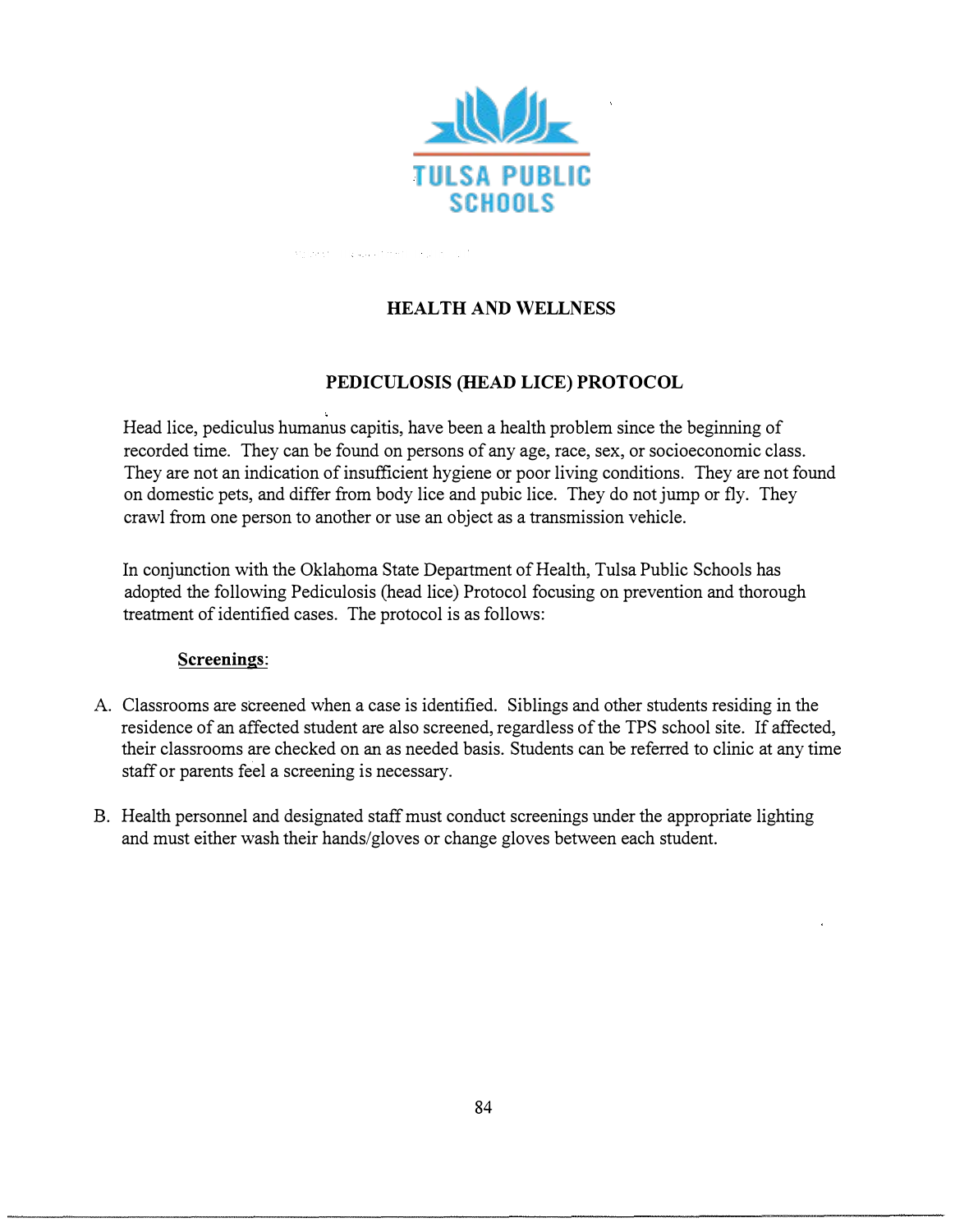### **ADMINISTRATION RESPONSIBILITY**

- 1. Site administrator ensures at least one (1) staff member is trained to assist with head lice checks (other than health personnel). The site administrator may wish to consider training more than one  $(1)$  staff member to ensure availability on the day assistance is needed.
- $2.$ With assistance of health personnel, educate the staff about the protocol and how to enforce it.
- $3<sub>1</sub>$ Announce regularly scheduled head lice screening dates and send reminders home.
- $\overline{4}$ . Promptly inform parent, legal guardian, or person responsible for student's care, when their child has been found to have head lice. If a significant number of students, in the same class, are found to have head lice, consider informing the parent, legal guardian, or person responsible for students care of all students in the class. Recommend they check their child periodically. At no time should the identity of the affected students be shared.
- 5. Work with PTA to set aside funds for supplies (access through Health Services).
- 6. The facilities provided for storage of personal items are sufficient to prevent the transmission of lice between personal items (12-18 inches apart).
- $7.$ Ensure floors and upholstered furniture are vacuumed daily.
- 8. Ensure upon return to school, students (accompanied by responsible adult) initially return to the clinic for recheck. Students are not admitted to class without clearance by health personnel or designated staff.

## **TEACHERS**

- $1.$ Ensure coats are hung separately and spaced so they do not touch (12-18 inches apart).
- $2.$ Make sure hats, mittens, scarves, etc., are tucked into coat sleeves.
- Each child should have his or her own storage place for mats, towels, or other items  $3<sub>1</sub>$ brought from home.
- $4.$ Carpeted floors and upholstered furniture must be vacuumed daily.
- 5. "Dress-up" corners, shared smocks, hats, etc., can facilitate the spread of lice and should be limited.
- 6. Incorporate educational material about head lice prevention into lesson plans as appropriate. Contact school nurse for assistance.
- $7<sup>1</sup>$ Refer suspected cases to health personnel or designated staff.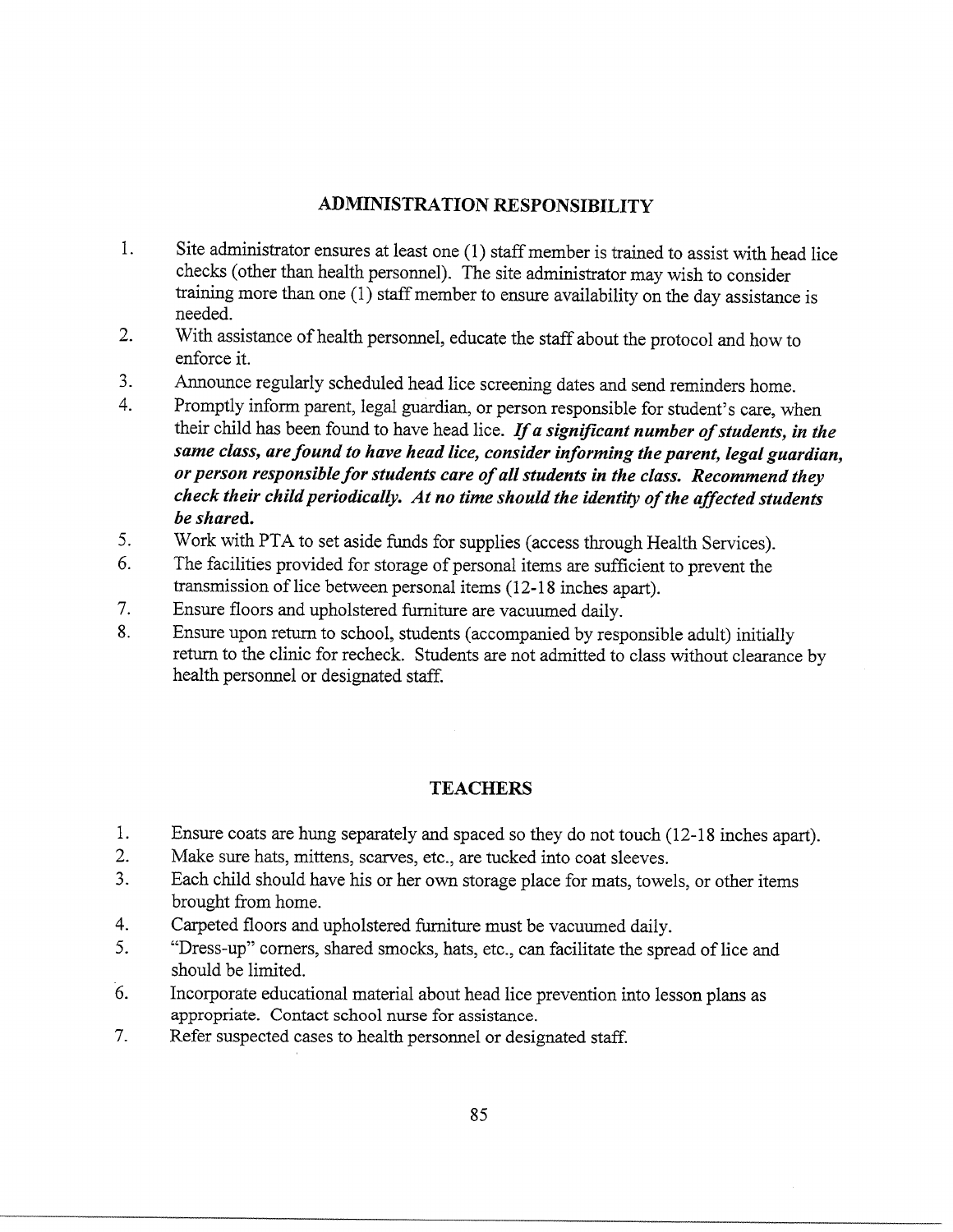## PARENT, LEGAL GUARDIAN, OR PERSON RESPONSIBLE FOR STUDENT'S CARE

#### $1<sub>1</sub>$ General

- $A_{\cdot}$ Educate self about the life cycle of head lice, the modes of transmission, and the signs and symptoms of head lice infestation.
- Educate the child about head lice. Teach children not to share combs, hats, or **B.** clothing with other children.
- $C_{\cdot}$ Include head checks as part of a weekly hygiene program.
- D. Administer the appropriate medical treatment to eliminate head lice from their child. Since no treatment is 100% effective in killing lice and nits, remove all remaining lice and nits manually following treatment. Special nit combs help removal of nits. E. Contact the school if their child is diagnosed with head lice.
- F. Adhere to the school's guidelines regarding head lice control.
- G. Work with the school to provide separate places to store personal items including coats, hats, pillows, etc.
- H. Support the PTA/PTO or other organizations working to reduce the burden of head lice in the community.
- I. Read enclosed insert directions of product before initiating treatment.
- J. Remove clothing of child, and provide them with a towel to protect their face and eyes.
- K. Have the child lean over a sink; do not use treatment in the shower or bathtub.
- L. Apply treatment to the hair and scalp, following insert instructions. Do not dilute the treatment. If possible, wear plastic or rubber gloves to limit your exposure to the chemicals, especially when treating multiple children. M. After treatment, wash with regular shampoo.

#### $2.$ Nit Removal

- $E.$ While hair is wet, separate into section.
- $F_{\perp}$ Comb through the hair, and remove all nits with a lice comb or fingernails Soaking the hair for 30 to 60 minutes by wrapping the hair in a towel soaked with white vinegar (3%-5% acetic acid) may be helpful in dislodging the nits from the hair shaft.
- G. Rinse hair and scalp with running water. Allow hair to air dry.
- H. Once hair is dry, recheck entire head and remove any remaining nits.
- $\mathbf{L}$ Allow the child to put on clean clothes.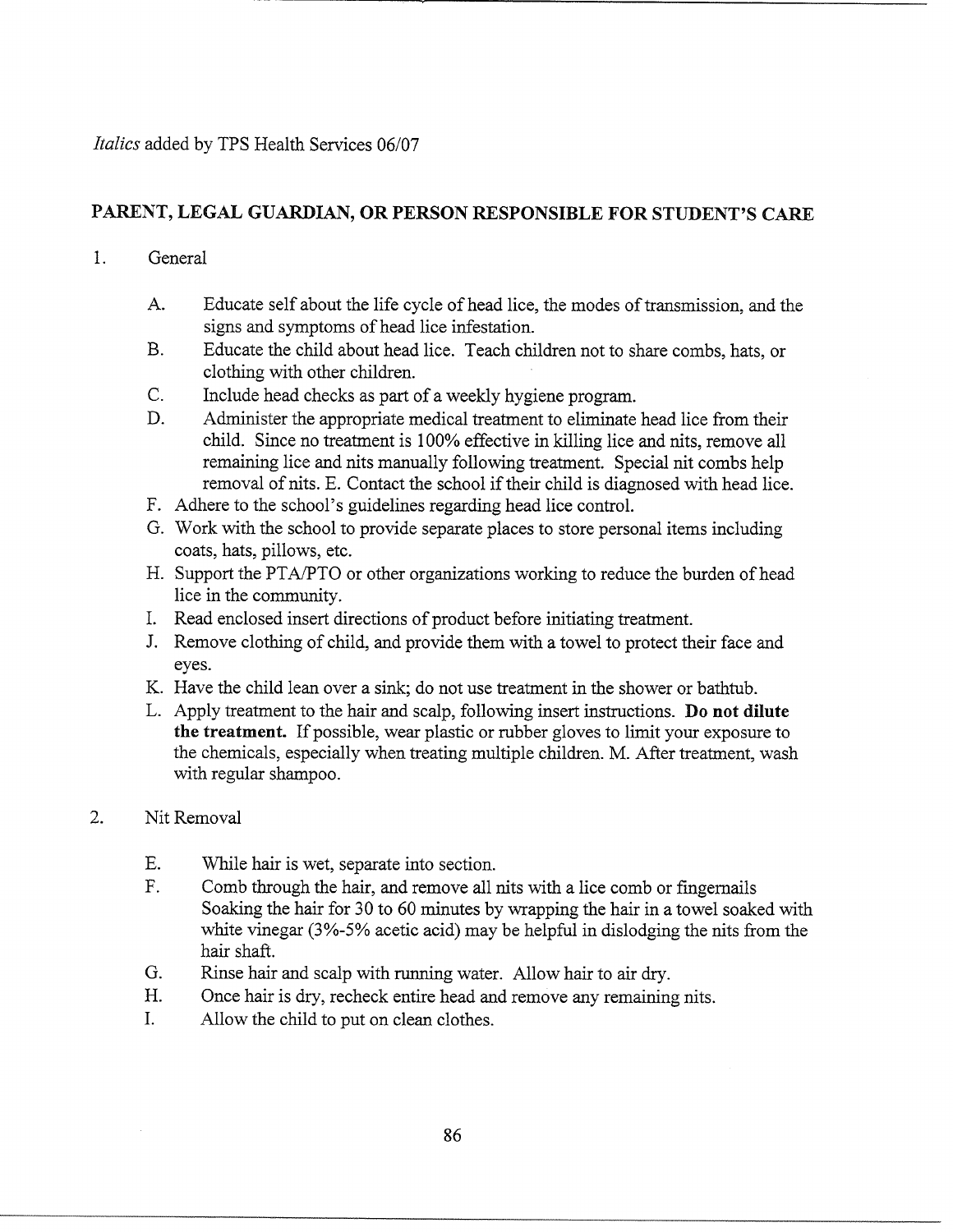### Follow-Up

- $A_{-}$ Examine all other family members and treat those that are infested with head Lice. Recommend methods to safely remove nits at the same time. Treat family members only if there are signs of infestation.
- $B<sub>r</sub>$ Do daily head checks for the next 10 days, and remove any nits or lice found.
- If no nits or lice are found on days 7-10, a second treatment with a lice killing  $C_{\cdot}$ product is not necessary. If lice or nits are still present on or after day seven, consider a second treatment, following the steps outlined above.
- After the child is free of lice and nits for 10 days, continue head checks as a part  $D_{\cdot}$ of routine hygiene.

Treating the Environment

- Machine-wash (on the hot cycle, at least 130 degrees F) all bed linens and  $A_{\cdot}$ clothing that have been in contact with the infested person within the last three days.
- **B.** Use a hot dryer setting to dry clothes.
- Non-washables can be vacuumed, dry-cleaned, or placed in plastic bags for two  $C_{\cdot}$  $(2)$  weeks.
- Soak brushes and combs in a mild bleach solution (one tablespoon of bleach per D. quart of cool water) or place in hot (130 degrees F) water for 5-10 minutes. Also clean headphones, curlers, etc., with same solution.
- Vacuum carpet, upholstered furniture, mattresses, box springs, and car seats.  $E_{\rm c}$ Immediately remove and dispose of vacuum bag outside.
- $F_{\text{L}}$ If there are items which cannot be washed, vacuumed, or dry cleaned, items can be "bagged" in plastic garbage bags for a period of two (2) weeks. Lice and nits cannot survive off the human body for this length of time without a blood meal.

## **HEALTH PERSONNEL OR DESIGNATED STAFF**

- $1.$ Wash hands/gloves or change gloves between each student head check.
- $\overline{2}$ . Follow screening guidelines. Keep in mind any nits that are more than  $\frac{1}{4}$  inch away from scalp are not viable (not alive).
- 3. Contact parent, legal guardian, or person responsible for student's care by phone or if unable to reach by phone send home written notice of nits and/lice and treatment instructions at end of the school day.

\*\*\* The Oklahoma State Department of Health, the Centers for Disease Control (CDC), and The American Academy of Pediatrics all recommend that students NOT be excluded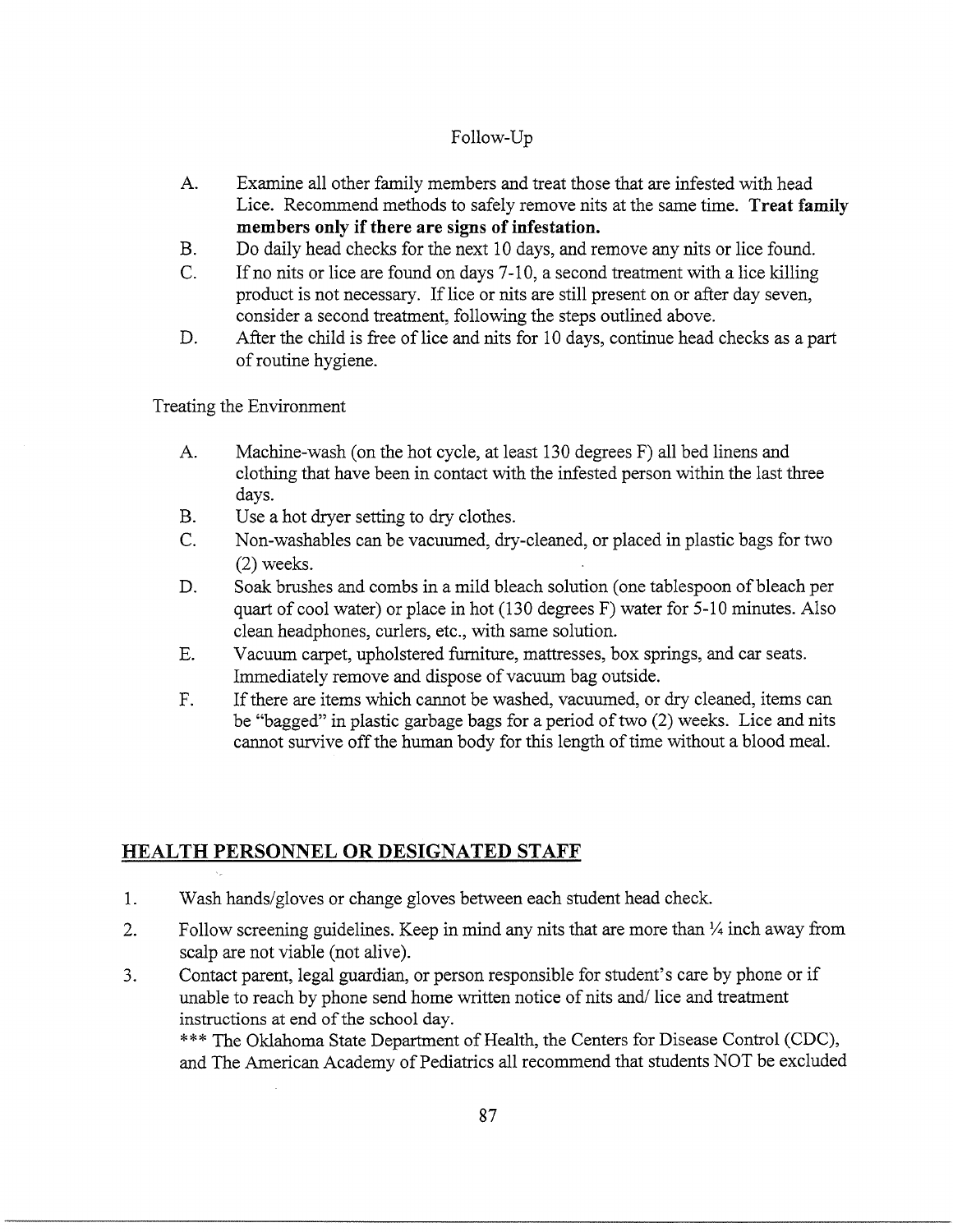from school for live head lice and/or nits. The site administrators may ultimately use their own discretion as to the necessity of interrupting the student's instructional day by excluding them from school for lice.

- Offer educational materials and health conference to families as needed. School nurse  $4.$ (by Board Policy) can also offer to conduct a home visit to assess environmental needs and develop strategies. An individualized health plan (IHP) should also be written by the school nurse as needed.
- Discuss with family the CDC precautions and additional precautions that follow in this  $5<sub>1</sub>$ document.

6. Inform of assistance with head lice shampoo by Health Services.

7. Document all interventions, if site Administrator has decided to exclude the student from school include this in documentation.

8. Upon return to school and prior to returning to class, all students must obtain clearance from health personnel or designated staff. The student must be accompanied by the

parent, legal guardian, or person responsible for student's care, even if the student has not missed class time.

School nurse conducts training sessions for designated staff and assists with classroom 9. discussions and staff meetings upon request.

### PEDICULOSIS FACTS

- $1.$ Incubation period - 1-3 weeks.
- $2.$ Period of communicability - as long as lice or eggs remain on the infected person.
- Mode of transmission by direct contact with infected person or personal items, such as  $3<sub>1</sub>$ hats, clothes, combs, etc.